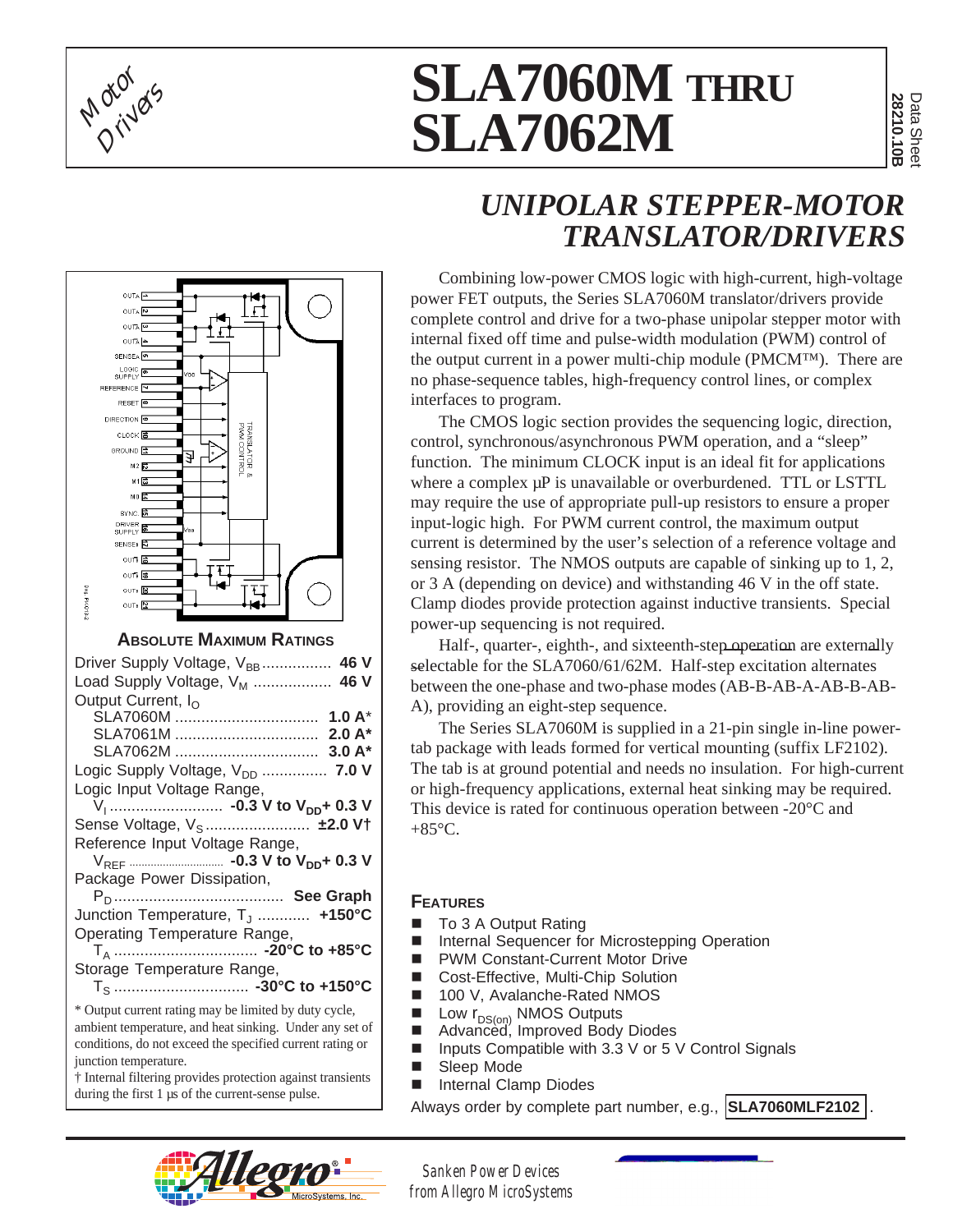

### **Functional block diagram**





### **Recommended operating conditions**

| Logic Supply Voltage, V <sub>DD</sub> 3.0 V to 5.5 V     |  |
|----------------------------------------------------------|--|
| Reference Input Voltage, V <sub>REF</sub> 0.1 V to 1.0 V |  |
|                                                          |  |



115 Northeast Cutoff, Box 15036 Worcester, Massachusetts 01615-0036 (508) 853-5000 Copyright © 2003, 2005, 2007 Allegro MicroSystems, Inc.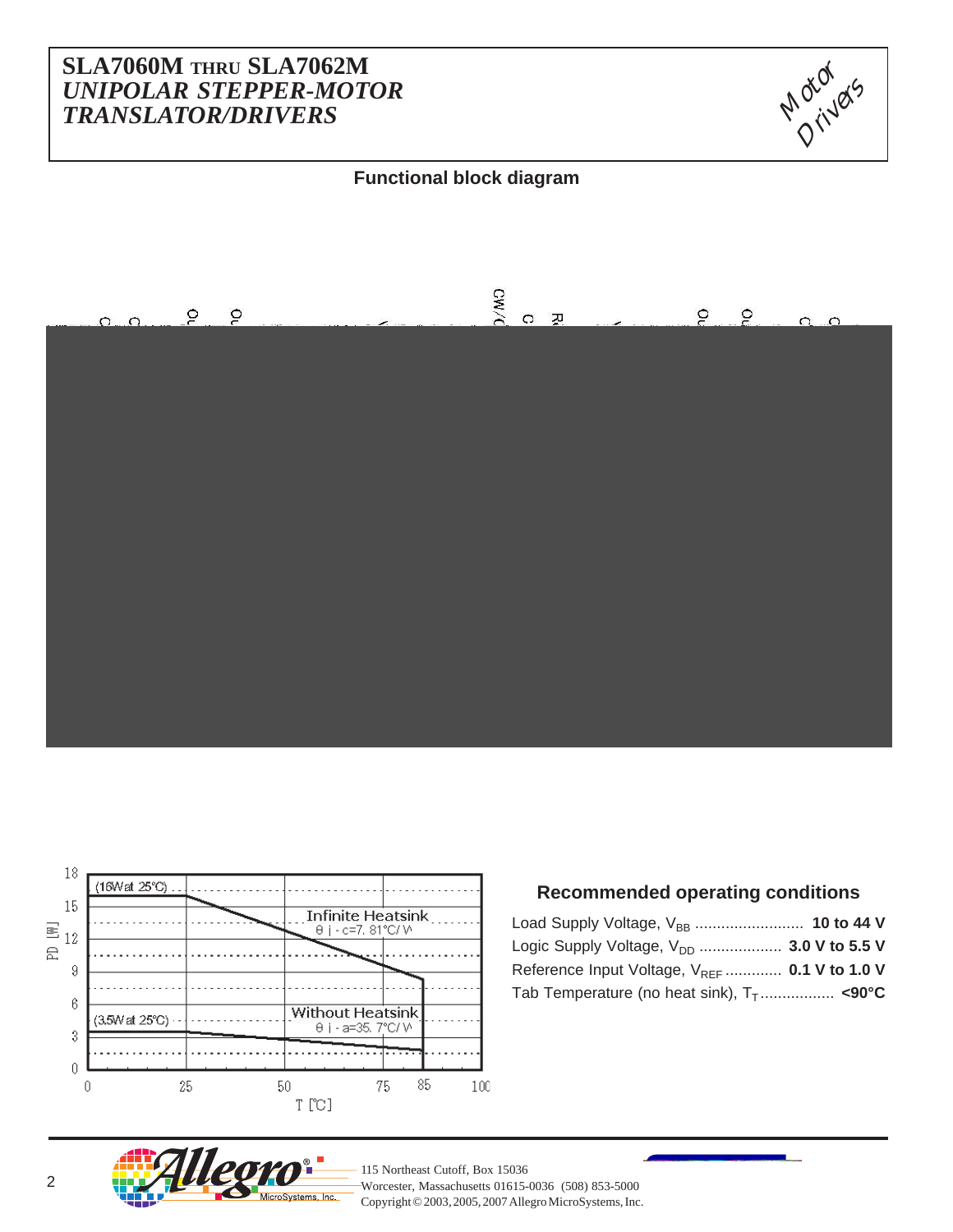

# **Electrical characteristics:** unless otherwise noted at  $T_A = +25^{\circ}C$ ,  $V_{BB} = 24$  V,  $V_{DD} = 5.0$  V.

|                               |                                    |                                   |                          | Limits                          |                                 |              |
|-------------------------------|------------------------------------|-----------------------------------|--------------------------|---------------------------------|---------------------------------|--------------|
| <b>Characteristic</b>         | <b>Symbol</b>                      | <b>Test Conditions</b>            | Min.                     | Typ.                            | Max.                            | <b>Units</b> |
| <b>Output drivers</b>         |                                    |                                   |                          |                                 |                                 |              |
| Driver Supply Volt. Range     | $V_{BB}$                           | Operating                         | 10                       | $\overline{\phantom{0}}$        | 44                              | $\vee$       |
| Drain-Source Breakdown        | $V_{\frac{\text{(BR)DS}}{\text{}}$ | $V_{BB} = 44 V, I_D = 1 mA$       | 100                      |                                 |                                 | $\vee$       |
| Output On Resistance          | $r_{DS(on)}$                       | SLA7060M, $I_{\Omega} = 1.0 A$    | $\overline{\phantom{0}}$ | 700                             | 850                             | $m\Omega$    |
|                               |                                    | SLA7061M, $I_{\Omega} = 2.0$ A    | $\overline{\phantom{0}}$ | 250                             | 400                             | $m\Omega$    |
|                               |                                    | SLA7062M, $I_{\Omega} = 3.0 A$    |                          | 180                             | 240                             | $m\Omega$    |
| Body Diode Forward Volt.      | $V_F$                              | SLA7060M, $I_F = 1.0 A$           |                          | 0.85                            | 1.1                             | $\vee$       |
|                               |                                    | SLA7061M, $I_F = 2.0 A$           | $\overline{\phantom{0}}$ | 0.95                            | 1.2                             | $\vee$       |
|                               |                                    | SLA7062M, $I_F = 3.0 A$           | $\overline{\phantom{0}}$ | 0.95                            | 2.1                             | $\vee$       |
| <b>Driver Supply Current</b>  | $I_{BB}$                           |                                   |                          | $\overline{\phantom{0}}$        | 15                              | mA           |
|                               |                                    | $V_{REF}$ > 2.0 V (sleep mode)    | $\overline{\phantom{0}}$ |                                 | 100                             | μA           |
| <b>Control logic</b>          |                                    |                                   |                          |                                 |                                 |              |
| Logic Supply Volt. Range      | $\rm V_{DD}$                       | Operating                         | 3.0                      | 5.0                             | 5.5                             | $\vee$       |
| Logic Input Voltage           | $\mathsf{V}_{\mathsf{IH}}$         |                                   | $0.75V_{DD}$             |                                 |                                 | $\vee$       |
|                               | $V_{IL}$                           |                                   |                          | $\overline{\phantom{0}}$        | $0.25V_{DD}$                    | $\vee$       |
| Logic Input Current           | $I_{\rm IH}$                       |                                   | $\overline{\phantom{0}}$ | ±1.0                            |                                 | μA           |
|                               | $I_{\rm IL}$                       | CLOCK, RESET, CW/CCW, and SYNC.   |                          | $\pm 1.0$                       | $\overline{\phantom{0}}$        | μA           |
|                               |                                    | M1 and M2                         | $-25$                    | $-50$                           | $-75$                           | μA           |
| Max. Clock Frequency          | $f_{\rm clk}$                      |                                   | 250*                     | $\overbrace{\qquad \qquad }^{}$ | $\overline{\phantom{0}}$        | kHz          |
| PWM Off Time                  | $t_{\rm off}$                      | 70 to 100% l <sub>trip</sub> max  |                          | 12                              |                                 | μs           |
|                               |                                    | 38 to 64% l <sub>trip</sub> max   | $\overline{\phantom{0}}$ | 9.0                             | $\overline{\phantom{m}}$        | μs           |
|                               |                                    | 9 to 30% I <sub>trip</sub> max    |                          | 7.0                             | $\overline{\phantom{0}}$        | μs           |
| PWM Min. On Time              | $t_{on(min)}$                      |                                   | $\overline{\phantom{0}}$ | 1.8                             | $\overline{\phantom{0}}$        | μs           |
| Ref. Input Voltage Range      | $V_{REF}$                          | Operating                         | 0                        |                                 | 1.5                             | $\vee$       |
|                               |                                    | Sleep mode                        | 2.0                      | $\overline{\phantom{0}}$        | $V_{DD}$                        | $\vee$       |
| Ref. Input Current            | $I_{REF}$                          |                                   |                          | ±10                             |                                 | μA           |
| Monitor Output Voltage        | $V_{M0H}$                          |                                   | $V_{DD}$ - 1.25          | $\overline{\phantom{0}}$        | $\overline{\phantom{0}}$        | $\vee$       |
|                               | $V_{\text{Mol}}$                   |                                   |                          | $\overline{\phantom{0}}$        | 1.25                            | $\vee$       |
| <b>Monitor Output Current</b> | $I_{\mathsf{Mo}}$                  |                                   |                          |                                 | ±3.0                            | mA           |
| Sense Voltage                 | $V_S$                              | Trip point at 100% I <sub>o</sub> | $0.95V_{REF}$            | $\rm V_{REF}$                   | $1.05\mathrm{V}_{\mathrm{REF}}$ | $\vee$       |
| Sense Input Current           | $I_{\text{SENSE}}$                 |                                   |                          | ±10                             |                                 | μA           |
| Propagation Delay Time        | $t_{PLH}$                          | Clock rising edge to output on    | $\overline{\phantom{0}}$ | 2.0                             |                                 | μs           |
|                               | $\mathfrak{t}_{\mathsf{PHL}}$      | Clock rising edge to output off   | $\overline{\phantom{0}}$ | 1.5                             |                                 | μs           |
| Logic Supply Current          | $I_{DD}$                           |                                   | —                        |                                 | 4.0                             | mA           |

Typical values are given for circuit design information only.

\*Operation at a clock frequency greater than the specified minimum value is possible but not warranted.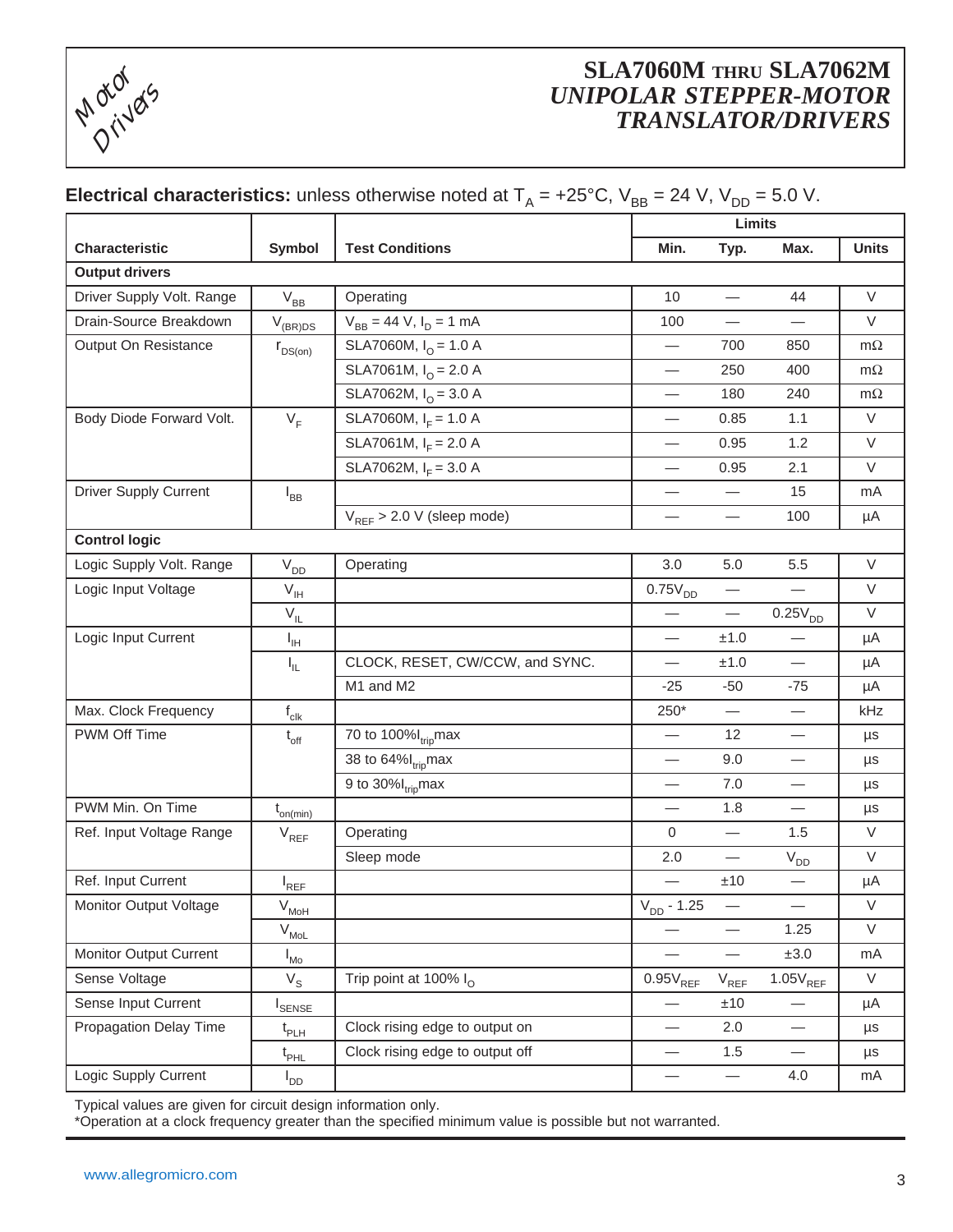



**Logic input timing**

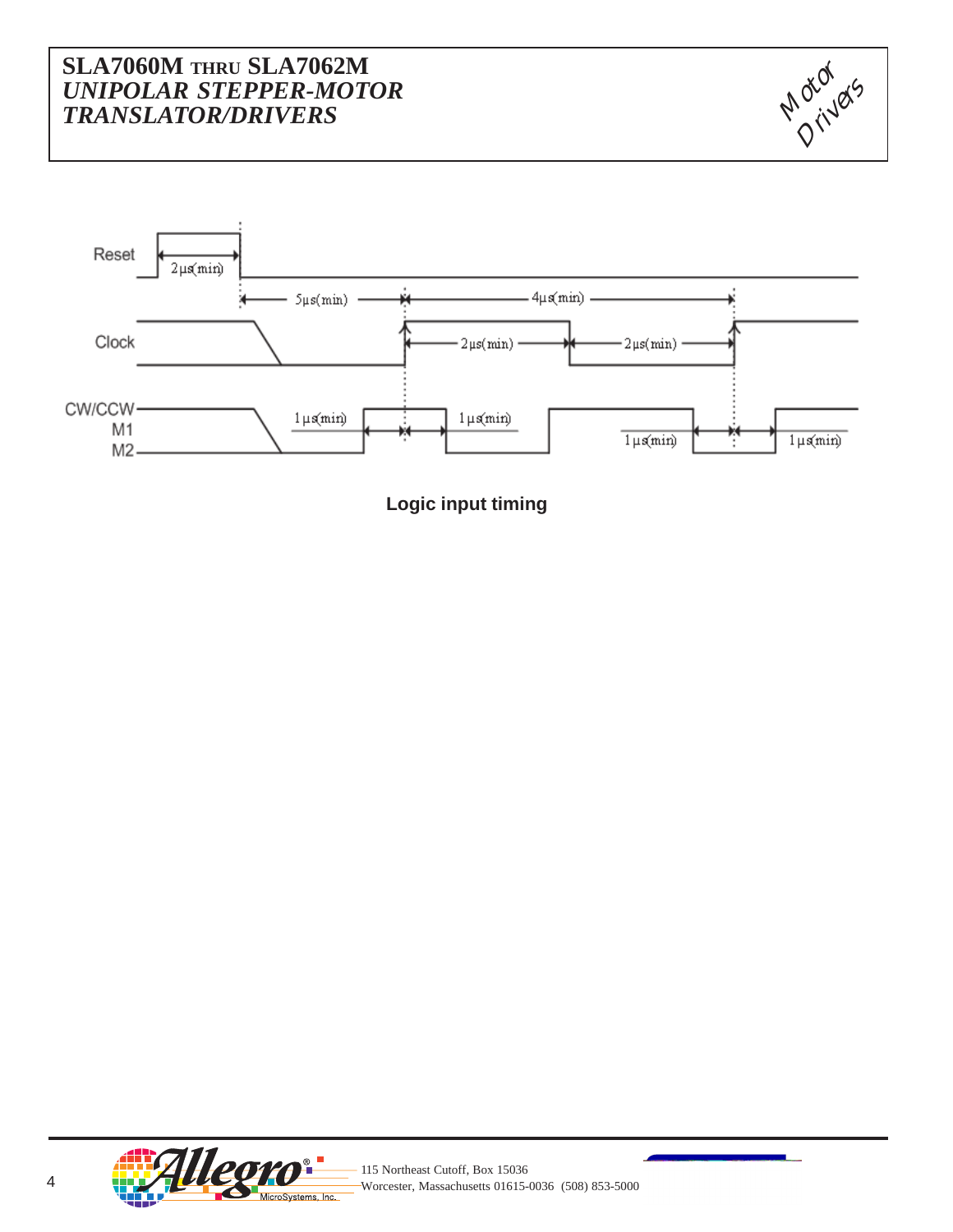

### **Typical MOSFET characteristics**







SLA7062M $1.4$  $I_0=3A$  $1.2$  $V_{DS(0n)}[V]$  $\mathbf 1$  $-1$  o=2 $A$  $\scriptstyle{0.8}$  $0.6$  $I_0=1A$  $0.4$  $0.2$  $\mathbf 0$ O  $-25$ 25 50 75 100 125 TL [°C]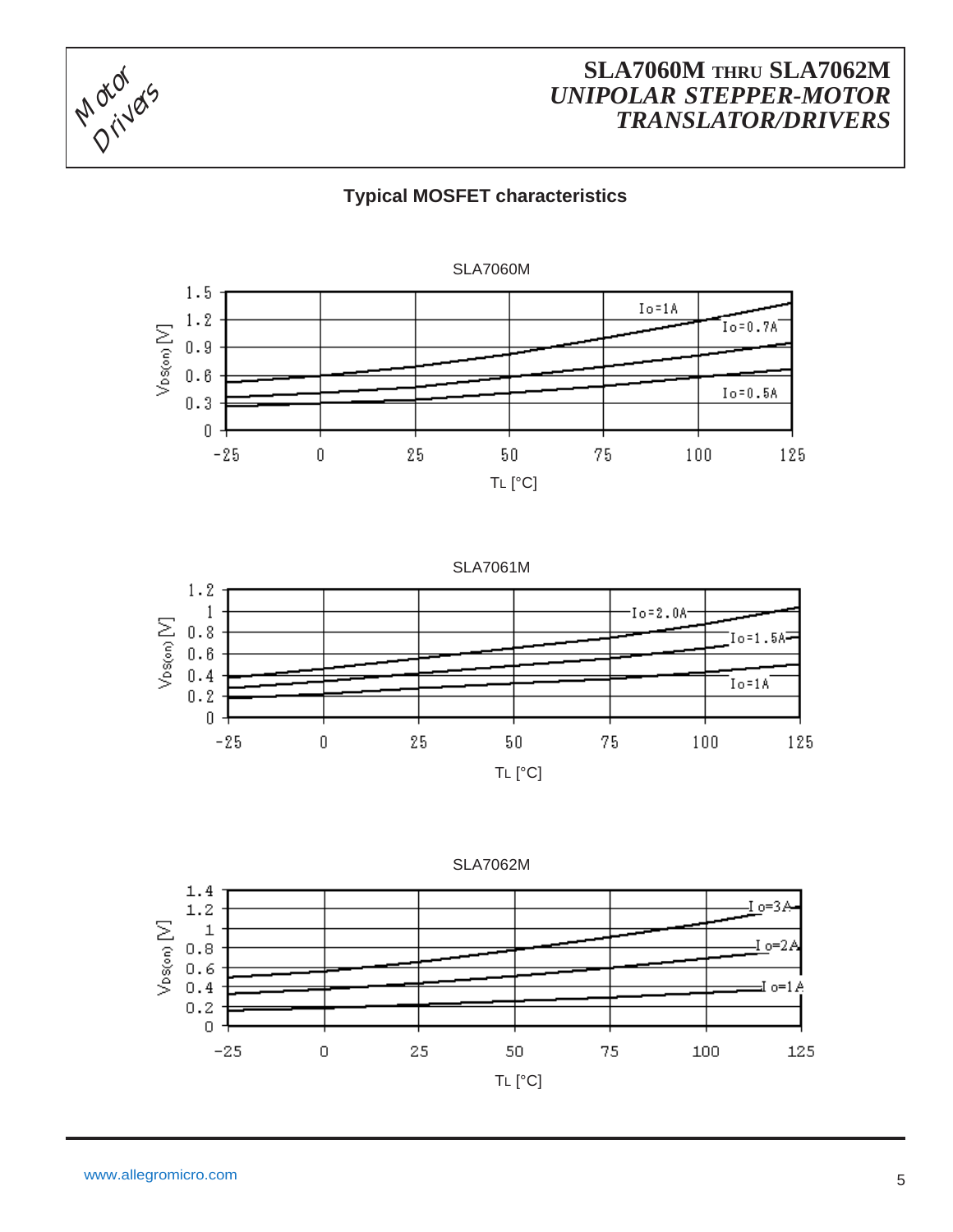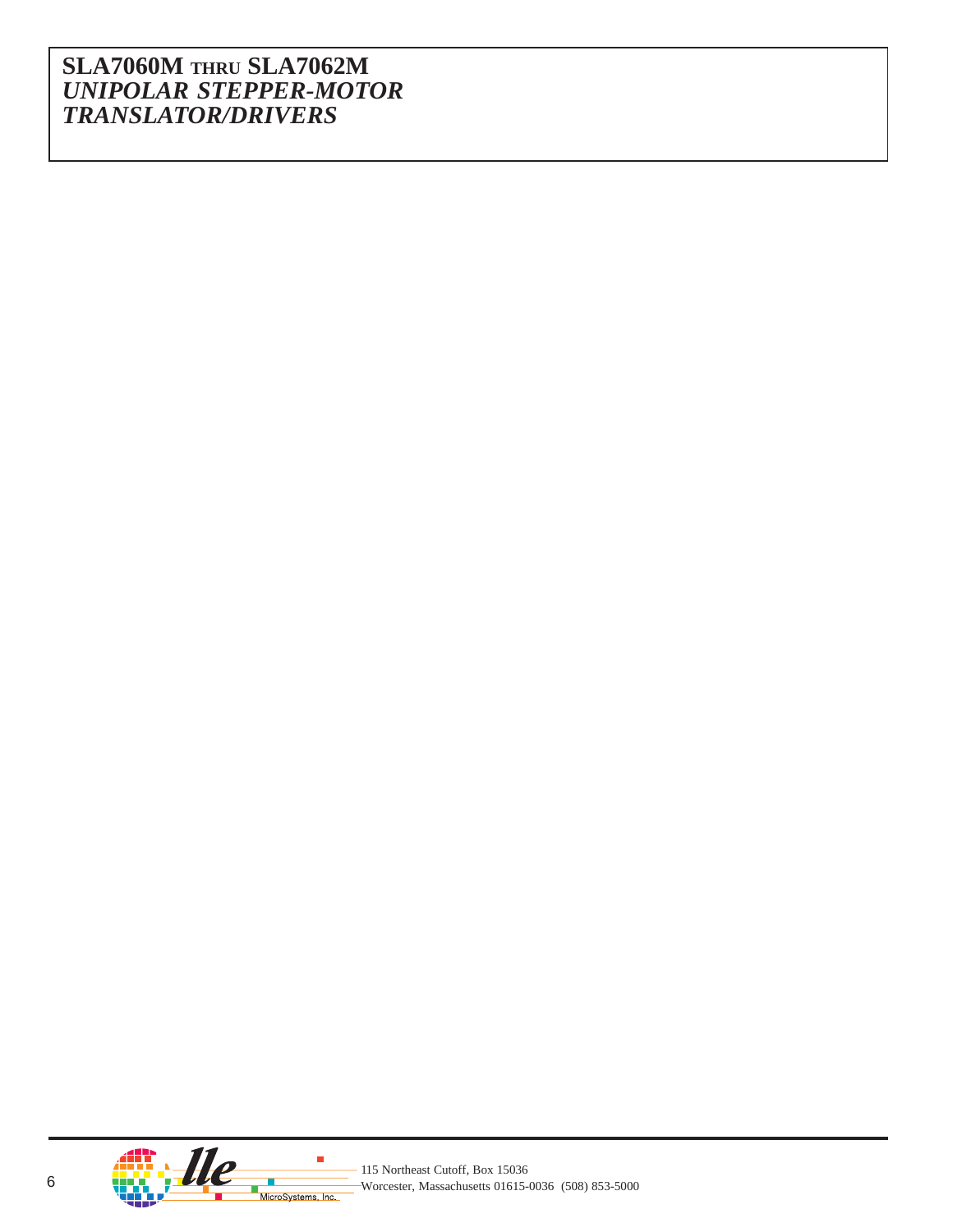

### **Functional description**

**Device operation.** These devices are complete microstepping motor drivers with built in translator for easy operation with minimal control lines. They are designed to operate unipolar stepper motors in half-, quarter-, eighth-, and sixteenth-step modes. The current in each of the four outputs, all n-channel DMOS, is regulated with fixed off time pulse-width modulated (PWM) control circuitry. The current at each step is set by the value of an external current-sense resistor  $(R_s)$ , a reference voltage  $(V<sub>REF</sub>)$ , and the DAC's output voltage controlled by the output of the translator.

At  $V_{DD}$  power up, or reset, the translator sets the DACs to the home state (see figures for reset conditions). When a step command signal occurs on the CLOCK input the translator automatically sequences the DACs to the next level (see table 2 for the current level sequence). The microstep resolution is set by inputs M1 and M2 as shown in table 1.

**RESET input.** The RESET input sets the translator to a predefined home state (see table 2); this is not the same as the sleep mode. The monitor output (MO) goes low and all STEP inputs are ignored until the RESET input goes low. A low-pass filter is integrated into the reset circuit; therefore a 5 µs delay is required between the falling edge of the RESET input and the rising edge of the CLOCK input.

**Monitor output (MO).** A logic output indicator of the initial/home state of the translator (45°). At power up the translator is reset to the home state (phase A and phase B output currents are both at the half-step position or 70.7%). This output is also high at the 135°, 225°, and 315° positions.

**CLOCK (step) input.** A low-to-high transition on the clock input sequences the translator, which controls the input to the DACs and advances the motor one increment. The size of the increment is determined by the state of inputs M1 and M2 (see table 1). The hold state is done by stopping the CLOCK input regardless of the input level.

**Microstep select (M1 and M2).** These logic-level inputs set the translator step mode per table 1. Changes to these inputs do not take effect until the rising edge of the clock input.

**Direction (CW/CCW) input.** This logic-level input sets the translator step direction. Changes to this input do not take effect until the rising edge of the clock input.

**Internal PWM current control.** Each pair of outputs is controlled by a fixed off-time (7 to 12 µs, depending on step) PWM current-control circuit that limits the load current to a desired value  $(I_{TRIP})$ . Initially, an output is enabled and current flows through the motor winding and  $R<sub>s</sub>$ . When the voltage across the current-sense resistor equals the DAC output voltage, the current-sense comparator resets the PWM latch, which turns off the driver for the fixed off time during which the load inductance causes the current to recirculate for the off time period. The driver is then re-enabled and the cycle repeats.

**Synchronous operation mode.** This function prevents occasional motor noise during a "hold" state, which normally results from asynchronous PWM operation of both motor phases. A logic high at the SYNC input is synchronous operation; a logic low is asynchronous operation. The use of synchronous operation during normal stepping is not recommended because it produces less motor torque and can cause motor vibration due to staircase current.

**Sleep mode.** Applying a voltage greater than 2 V to the REF pin disables the outputs and puts the motor in a free state (coast). This function is used to minimize power consumption when not in use. Although it disables much of the internal circuitry including the output MOSFETs and regulator, the sequencer/translator circuit is active and therefore a microcontroller can set the step starting point for the next operation during the sleep mode. When coming out of sleep mode, wait 100 µs before issuing a step command to allow the internal circuitry to stabilize.

**Table 1. Step Modes**

| <b>Input</b><br>M <sub>1</sub> | <b>Input</b><br>M <sub>2</sub> | <b>Step Mode</b>      |
|--------------------------------|--------------------------------|-----------------------|
|                                |                                | <b>Half Step</b>      |
| н                              |                                | <b>Quarter Step</b>   |
|                                | н                              | <b>Eighth Step</b>    |
|                                |                                | <b>Sixteenth Step</b> |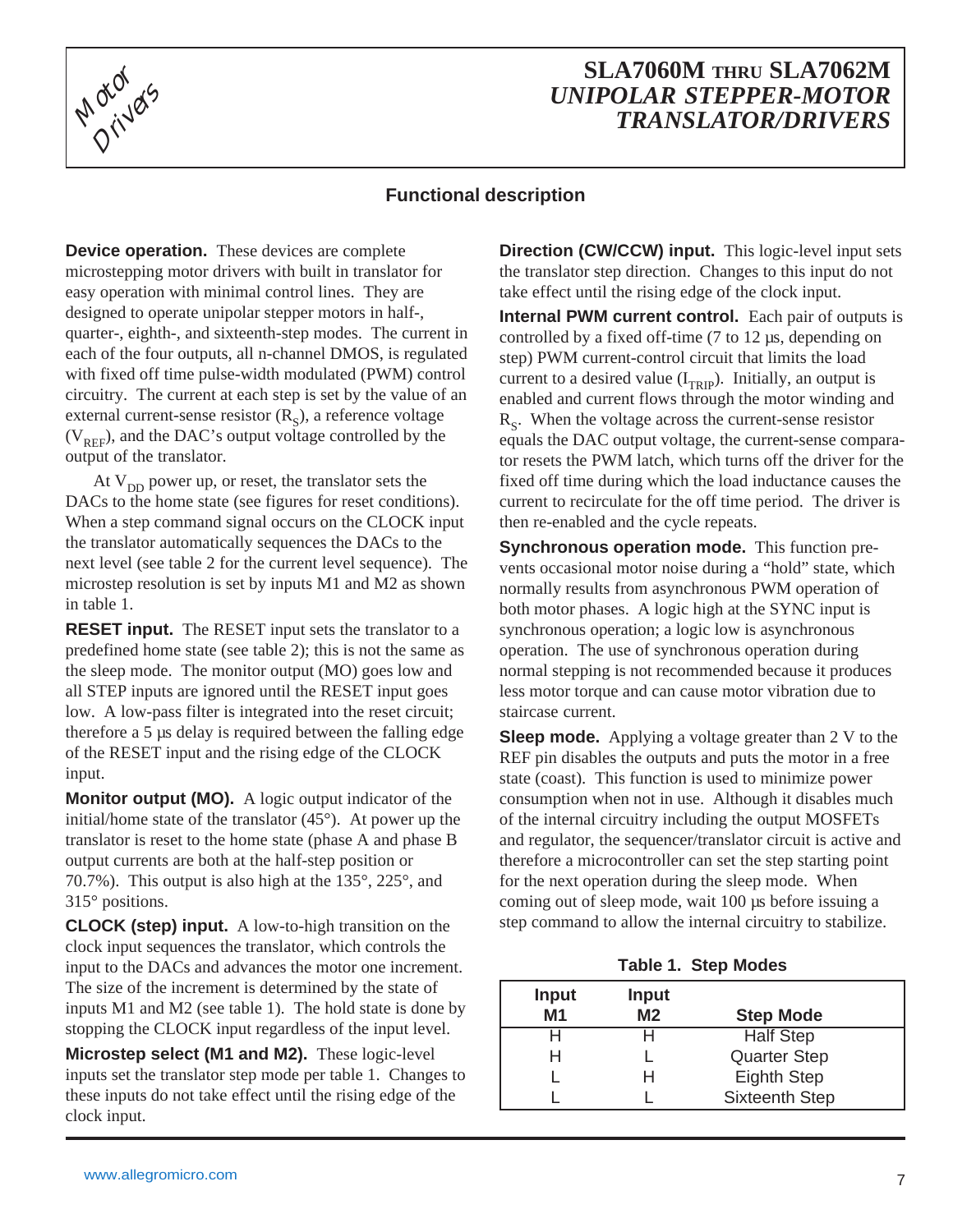

| <b>Table 2. Step Sequencing</b><br>$(CW/CCW = L)$ |                   |                       |                                         |                                                              |                                                       |                      |
|---------------------------------------------------|-------------------|-----------------------|-----------------------------------------|--------------------------------------------------------------|-------------------------------------------------------|----------------------|
| Half<br>Step #                                    | Quarter<br>Step # | Eighth<br>Step #      | Sixteenth<br>Step #                     | Phase A or A\<br><b>Current</b><br>$[\%]_{\text{trip}}$ max] | Phase B or B\<br>Current<br>$[\%]_{\text{trip}}$ max] | <b>Step</b><br>Angle |
| $\mathsf 0$                                       | $\overline{0}$    | $\overline{0}$        | $\mathsf 0$                             | 70.7                                                         | 70.7                                                  | $45*$                |
|                                                   |                   | $\mathbf{1}$          | $\mathbf{1}$<br>$\overline{\mathbf{c}}$ | 77.3<br>83.1                                                 | 63.4<br>55.5                                          |                      |
|                                                   | $\mathbf{1}$      | $\overline{2}$        | 3<br>$\overline{4}$<br>5                | 88.2<br>92.4<br>95.7                                         | 47.1<br>38.2<br>29.0                                  | 67.5                 |
| $\mathbf{1}$                                      | $\overline{2}$    | 3<br>4                | 6<br>$\overline{7}$<br>8                | 98.1<br>100<br>100                                           | 19.5<br>9.8<br>$\mathsf{O}\xspace$                    | 90                   |
|                                                   |                   | 5                     | $\boldsymbol{9}$<br>$10$                | 100<br>98.1                                                  | $-9.8$<br>$-19.5$                                     |                      |
|                                                   | 3                 | 6                     | 11<br>12<br>13                          | 95.7<br>92.4<br>88.2                                         | $-29.0$<br>$-38.2$<br>$-47.1$                         | 102.5                |
|                                                   |                   | $\boldsymbol{7}$      | 14<br>15                                | 83.1<br>77.3                                                 | $-55.5$<br>$-63.4$                                    |                      |
| $\overline{2}$                                    | $\overline{4}$    | 8<br>$\boldsymbol{9}$ | 16<br>17<br>18                          | 70.7<br>63.4<br>55.5                                         | $-70.7$<br>$-77.3$<br>$-83.1$                         | 135†                 |
|                                                   | 5                 | $10$                  | 19<br>20                                | 47.1<br>38.2                                                 | $-88.2$<br>$-92.4$                                    | 157.5                |
|                                                   |                   | 11                    | 21<br>22<br>23                          | 29.0<br>19.5<br>9.8                                          | $-95.7$<br>$-98.1$<br>$-100$                          |                      |
| 3                                                 | 6                 | 12                    | 24<br>25                                | $\boldsymbol{0}$<br>$-9.8$                                   | $-100$<br>$-100$                                      | 180                  |
|                                                   | $\overline{7}$    | $13$<br>14            | 26<br>27<br>28                          | $-19.5$<br>$-29.0$<br>$-38.2$                                | $-98.1$<br>$-95.7$<br>$-92.4$                         | 202.5                |
|                                                   |                   | 15                    | 29<br>30<br>31                          | $-47.1$<br>$-55.5$<br>$-63.4$                                | $-88.2$<br>$-83.1$                                    |                      |
| 4                                                 | 8                 | $16\,$                | 32<br>33                                | $-70.7$<br>$-77.3$                                           | $-77.3$<br>$-70.7$<br>$-63.4$                         | 225†                 |
|                                                   |                   | 17                    | 34<br>35                                | $-83.1$<br>$-88.2$                                           | $-55.5$<br>$-47.1$                                    |                      |
|                                                   | 9                 | 18<br>19              | 36<br>37<br>38                          | $-92.4$<br>$-95.7$<br>$-98.1$                                | $-38.2$<br>$-29.0$<br>$-19.5$                         | 247.5                |
| 5                                                 | 10                | 20                    | 39<br>40<br>41                          | $-100$<br>$-100$<br>$-100$                                   | $-9.8$<br>$\mathsf{O}\xspace$<br>9.8                  | 270                  |
|                                                   |                   | 21                    | 42<br>43                                | $-98.1$<br>$-95.7$                                           | 19.5<br>29.0                                          |                      |
|                                                   | 11                | 22<br>23              | 44<br>45<br>46                          | $-92.4$<br>$-88.2$<br>$-83.1$                                | 38.2<br>47.1<br>55.5                                  | 292.5                |
| $\,6\,$                                           | $12$              | 24                    | 47<br>48                                | $-77.3$<br>$-70.7$                                           | 63.4<br>70.7                                          | 315†                 |
|                                                   |                   | 25                    | 49<br>50<br>51                          | $-63.4$<br>$-55.5$<br>$-47.1$                                | 77.3<br>83.1<br>88.2                                  |                      |
|                                                   | $13$              | 26                    | 52<br>53                                | $-38.2$<br>$-29.0$                                           | 92.4<br>95.7                                          | 337.5                |
| $\boldsymbol{7}$                                  | 14                | 27<br>28              | 54<br>55<br>56                          | $-19.5$<br>$-9.8$<br>$\mathbf 0$                             | 98.1<br>100<br>100                                    | 360                  |
|                                                   |                   | 29                    | 57<br>58                                | $9.8\,$<br>19.5                                              | 100<br>98.1                                           |                      |
|                                                   | $15\,$            | 30                    | 59<br>60<br>61                          | 29.0<br>38.2<br>47.1                                         | 95.7<br>92.4<br>88.2                                  | 22.5                 |
|                                                   |                   | 31                    | 62<br>63                                | 55.5<br>63.4                                                 | 83.1<br>77.3                                          |                      |
| 8                                                 | $16\,$            | $32\,$                | 64                                      | 70.7                                                         | 70.7                                                  | 45*                  |

#### \* Home state; MO output high. † MO output high.



115 Northeast Cutoff, Box 15036

Worcester, Massachusetts 01615-0036 (508) 853-5000

8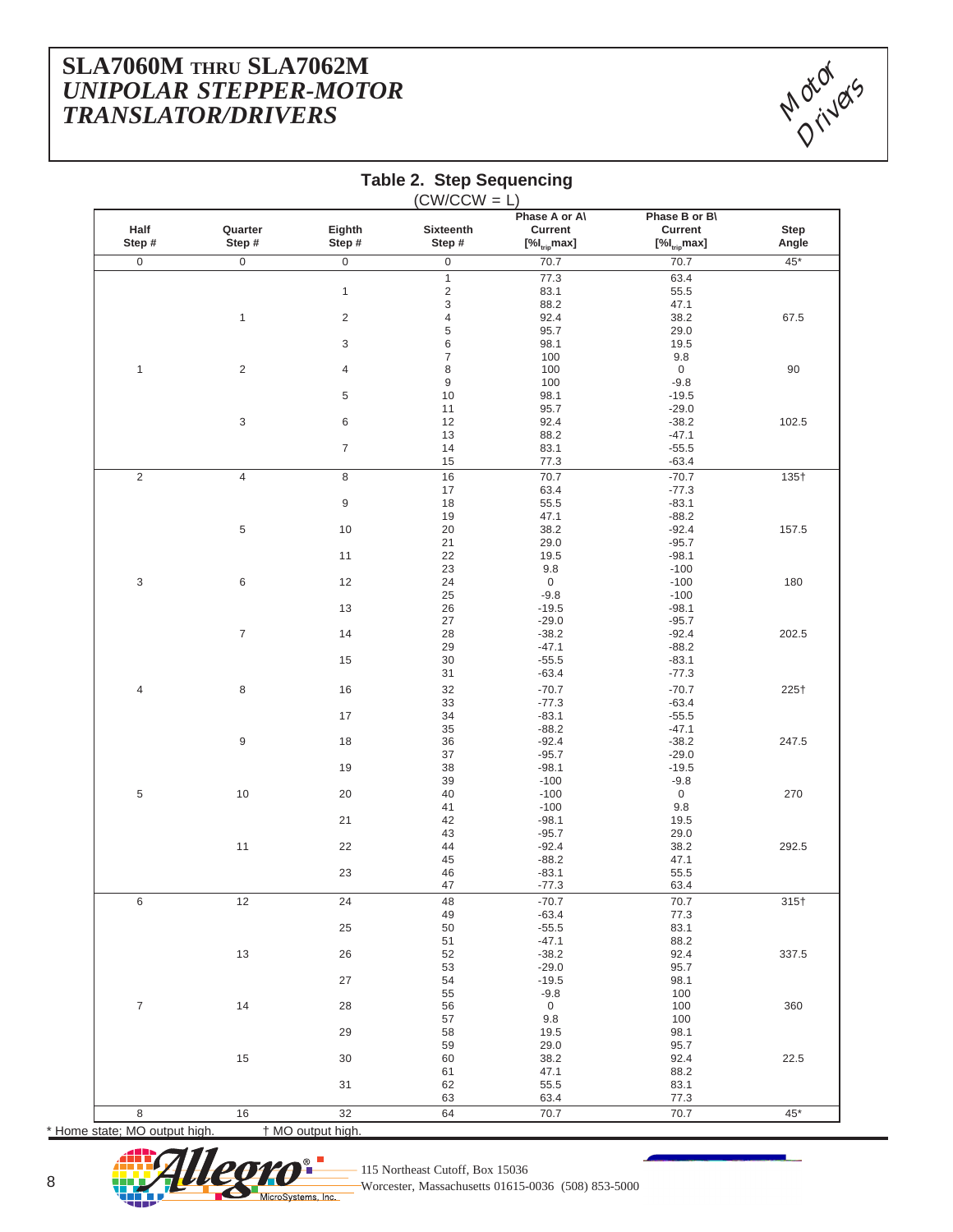



Half-step output current waveshapes. For illustrative purposes, phase  $A \cup B \cup C$  current (unipolar drive) is shown as negative current.

Quarter-step output current waveshapes. For illustrative purposes, phase  $A \circ B \$  current (unipolar drive) is shown as negative current.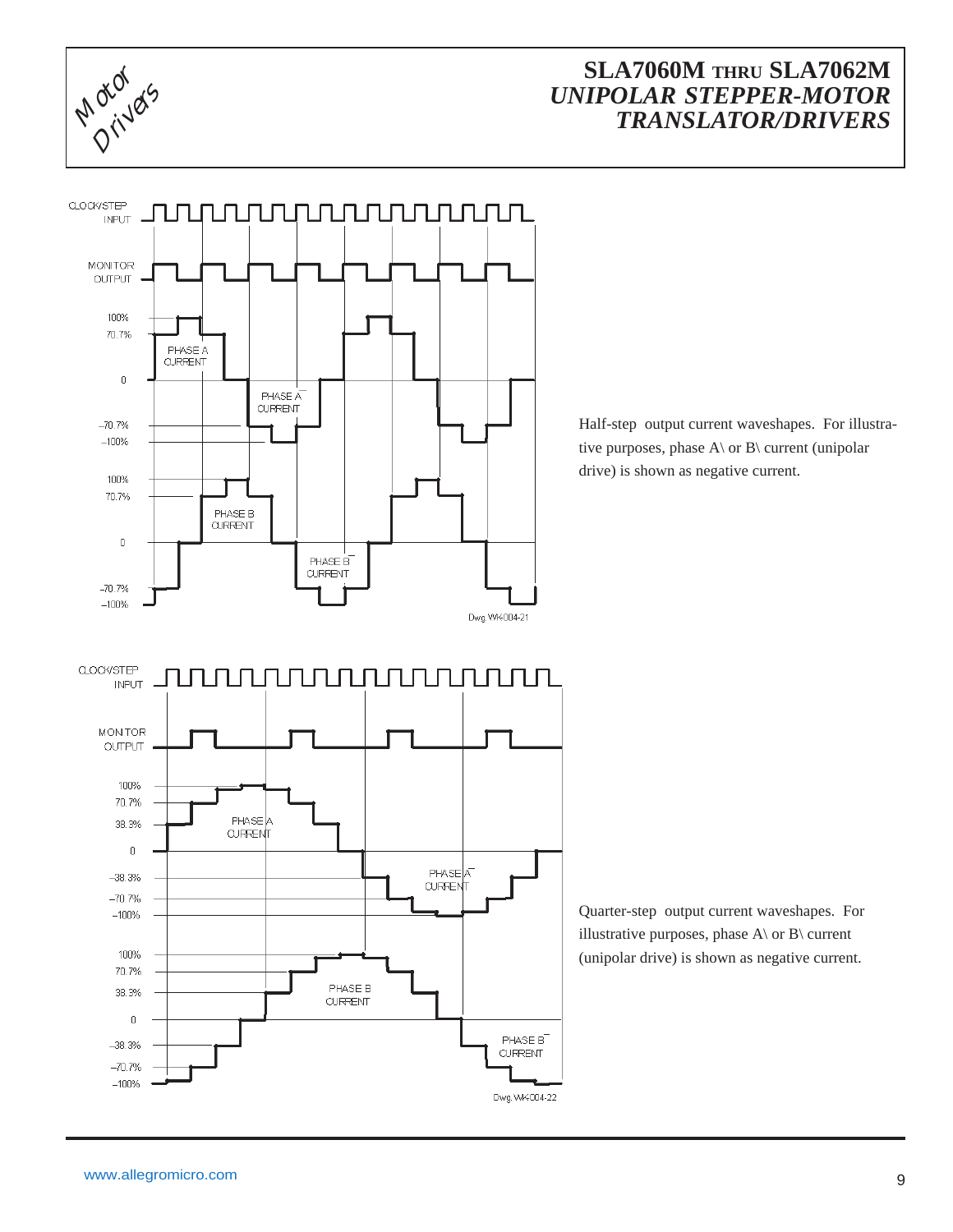



Eighth-step output current waveshapes. For illustrative purposes, phase  $A \circ B \$  current (unipolar drive) is shown as negative current.



Sixteenth-step output current waveshapes. For illustrative purposes, phase  $A \cup B \cup C$  current (unipolar drive) is shown as negative current.



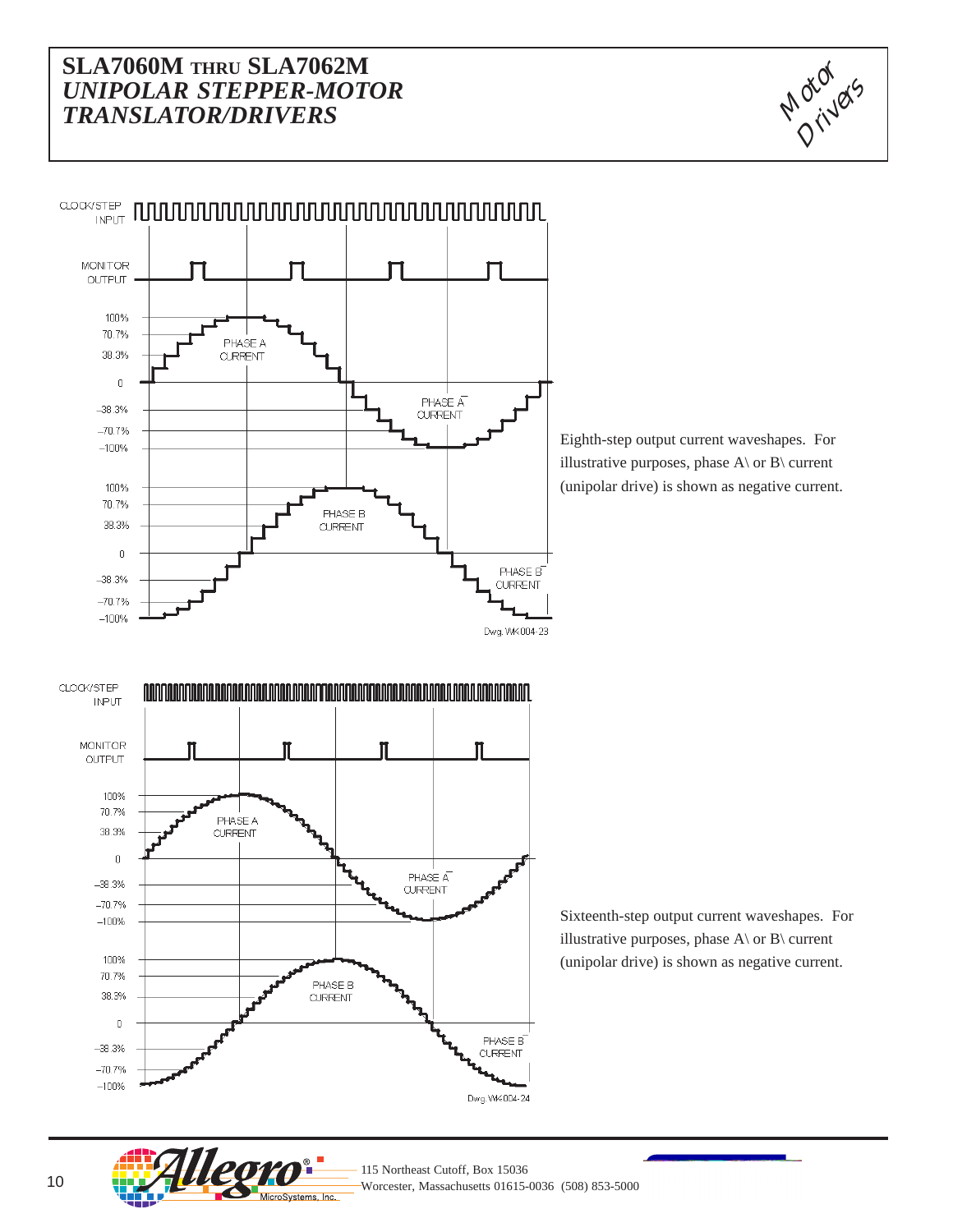

### **Applications information**

#### **Layout.**

The printed wirting board should use a heavy ground plane.

For optimum electrical and thermal performance, the driver should be soldered directly into the board.

The driver supply terminal, VBB, should be decoupled with an electrolytic capacitor (>47  $\mu$ F is recommended) placed as close to the device as possible.

To avoid problems due to capacitive coupling of the high dv/dt switching transients, route the high-level, output traces away from the sensitive, low-level logic traces. Always drive the logic inputs with a low source impedance to increase noise immunity.

**Grounding.** A star ground system located close to the driver is recommended. The logic supply return and the driver supply return should be connected together at only a single point — the star ground.

**Logic supply voltage, V<sub>DD</sub>.** Transients at this terminal should be held to less than  $0.5$  V to avoid malfunctioning operation. Both  $V_{BB}$  and  $V_{DD}$  may be turned on or off separately.

**Logic inputs.** Unused logic inputs (CW/CCW, M1, M2, RESET, or SYNC) must be connected to either ground or the logic supply voltage.

**Current sensing.** To minimize inaccuracies caused by ground-trace IR drops in sensing the output current level, the current-sense resistors,  $R_s$ , should have an independent ground return to the star ground of the device. This path should be as short as possible. For low-value sense resistors, the IR drops in the printed wiring board sense resistor's traces can be significant and should be taken into account. The use of sockets should be avoided as they can introduce variation in  $R_s$  due to their contact resistance.

**PWM current control.** The maximum value of current limiting  $(I<sub>TRIP</sub>)$  is set by the selection of  $R<sub>S</sub>$  and the voltage at the REF input with a transconductance function approximated by:

$$
\mathbf{I}_{TRIP} = \mathbf{V}_{REF} / \mathbf{R}_S
$$

The required  $V_{REF}$  should not be less than 0.1 V. If it is,  $R_s$  should be increased for a proportionate increase in  $V_{REF}$ 



 $RS = 0.1 \Omega$  to 2  $\Omega$  $R1 = 10 k\Omega$  $R2 = 5.1$  kΩ  $R3 = 10 k\Omega$  $CA = 100 \,\mu F$ , 50 V  $CB = 10 \mu F$ , 10 V  $C1 = 0.1 \mu F$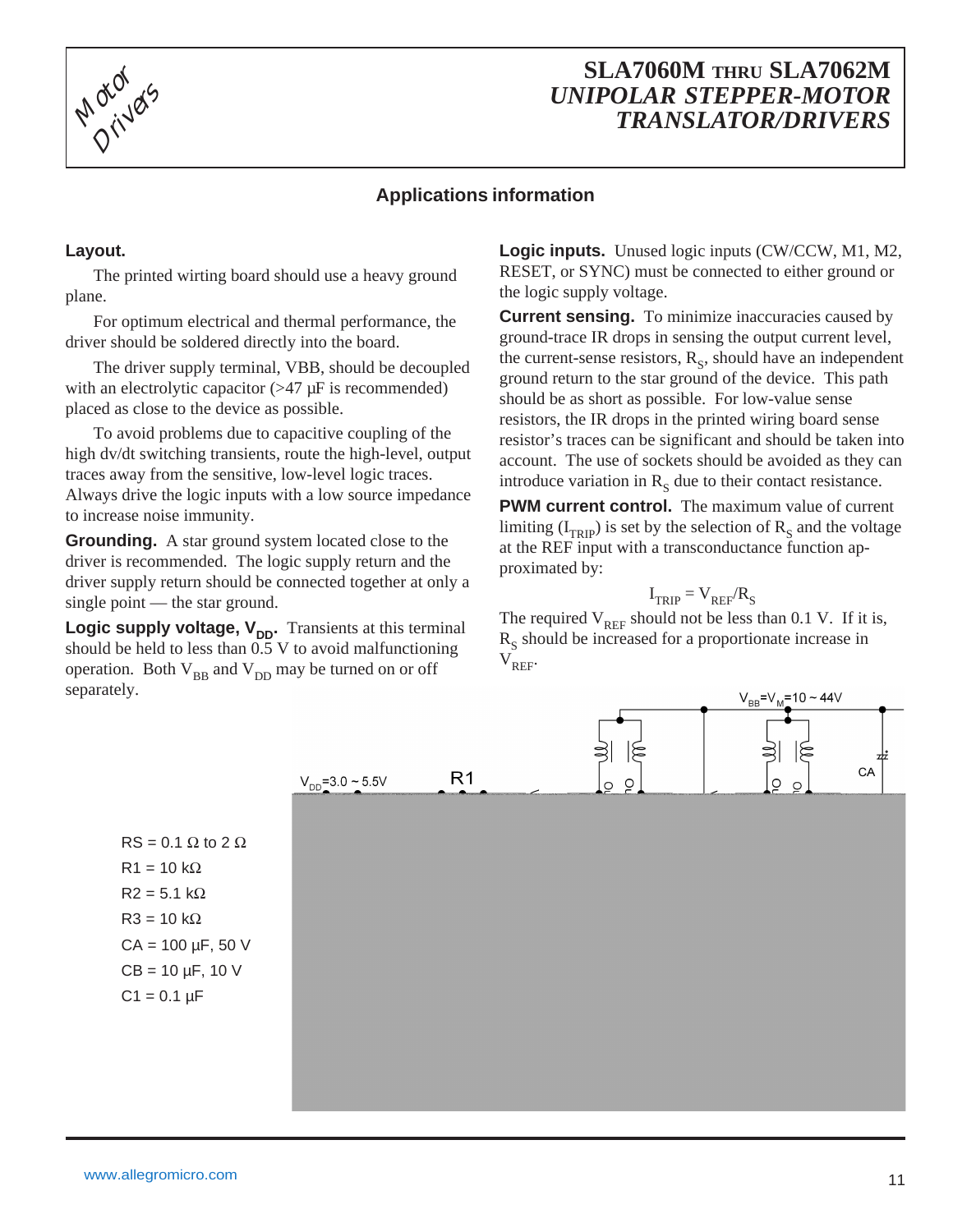

### **Applications Information** (cont'd)

**Reference voltage.** In the Typical Application shown, resistors  $R_1$  and  $R_2$  set the reference voltage as:

$$
V_{REF} = (V_{DD} \times R_2)/(R_1 + R_2)
$$

The trimming of  $R<sub>2</sub>$ , allows for the resistor tolerances and REF input current. The sum of  $R_1 + R_2$  should be less than 50 kΩ to minimize the effect of I<sub>REF</sub>. Raising V<sub>REF</sub> above 2 V by activating Q1 causes the sleep mode.

**Minimum output current.** The Series SLA7060M uses fixed off-time PWM current control. Due to internal logic and switching delays, the actual load current peak will be slightly higher than the calculated  $I_{TRIP}$  value (especially for low-inductance loads). These delays, plus the minimum recommended  $V_{REF}$ , limit the minimum value the current-control circuitry can regulate. An application with this device should maintain continuous PWM control in order to obtain optimum torque out of the motor. The boundary of the load current  $(I<sub>O(min)</sub>)$  between continuous and discontinuous operation is:

 $I_{\text{O}(min)} = [(V_M + V_{SD})/R_m] \times [(1/e^{t_0 f f/(R_m x L_m)}) - 1]$ where  $V_M$  = load supply voltage  $V_F$  = body diode forward voltage

 $R_m$  = motor winding resistance

 $t_{off}$  = PWM off time

 $L_m$  = motor winding inductance

To produce zero current in a motor, the REF input should be pulled above 2 V, turning off all drivers.

**Synchronous operation mode.** If an external signal is not available to control the synchronous operation mode, a simple circuit can keep the SYNC input low while the CLOCK input is active; the SYNC input will go high (synchronous operation) when the CLOCK input stays low ("hold"). The RC time constant determines the sync transition timing.

NOTE –The use of this function except at 0, 70.7, or 100% $I_{\text{trip}}$  max (half-step positions 0 through 8) is not recommended.

**Temperature effects on FET outputs.** Analyzing safe, reliable operation includes a concern for the relationship of NMOS on resistance to junction temperature. Device package power calculations must include the increase in on resistance (producing higher on voltages)



12









**Normalized FET on resistance**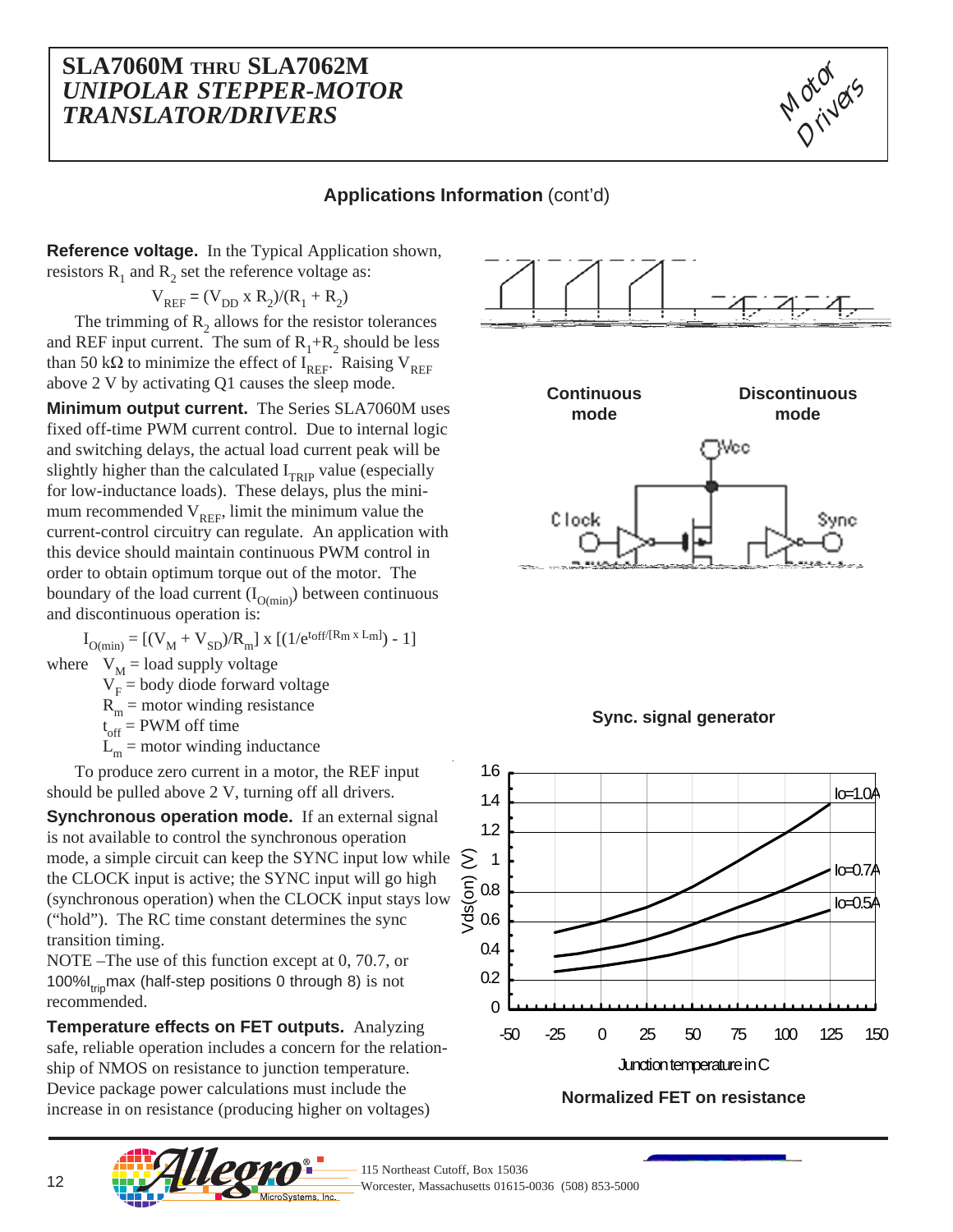

### **Applications Information** (cont'd)

caused by increased operating junction temperatures. The figure provides a normalized on-resistance curve, and all thermal calculations should consider increases from the given +25°C limits, which may be caused by internal heating during normal operation.

These power MOSFET outputs feature an excellent combination of fast switching, ruggedized device design, low on resistance, and cost effectiveness.

**Avalanche energy capability.** There is a surge voltage expected when the output MOSFET turns off, and this voltage may exceed the MOSFET breakdown voltage  $(V_{(BR)DS})$ . However, the MOSFETs are avalanche type and as long as the energy  $(E_{(AV)})$ , which is imposed on the MOSFET by the surge voltage, is less than the maximum allowable value, it is considered to be within its safe operating area. Note that the maximum allowable avalanche energy is reduced as a function of temperature.

In application, the avalanche energy  $(E_{(AV)})$  dissipated by the MOSFET is approximated as

$$
E_{(AV)} = V_{DS(AV)} \times 0.5 \times I_D \times t
$$



**Output circuit for avalanche energy calculations**

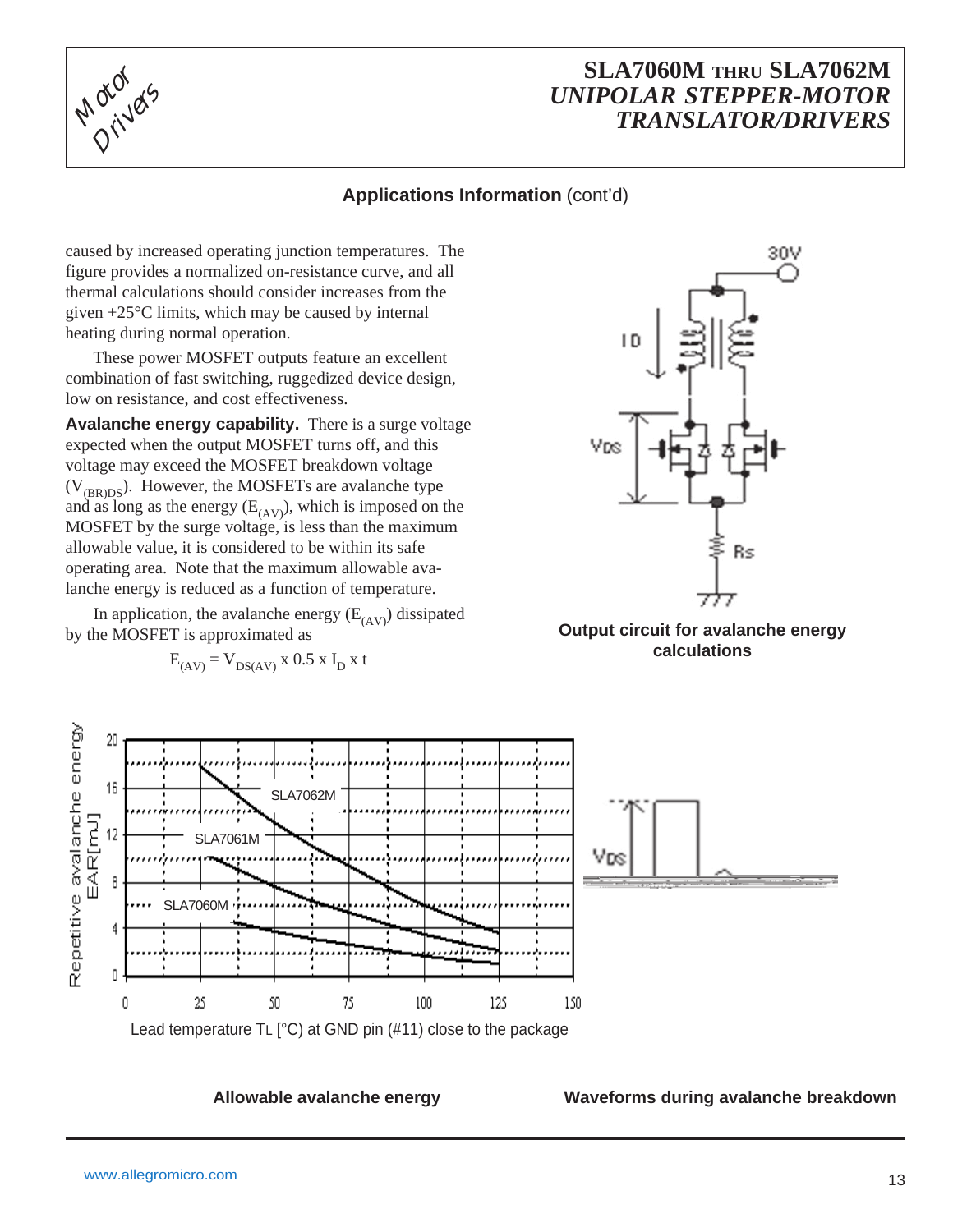

### **Terminal list**

| Pin            | Terminal<br>Name | <b>Terminal Description</b>         |
|----------------|------------------|-------------------------------------|
| 1, 2           | <b>OUTA</b>      | Driver outputs for phase A          |
| 3, 4           | <b>OUTA\</b>     | Driver outputs for phase A\         |
| 5              | <b>SENSEA</b>    | Phase A current sense               |
| 6              | VDD              | Logic power supply, $V_{DD}$        |
| $\overline{7}$ | <b>REF</b>       | Current set & "sleep" control       |
| 8              | <b>RESET</b>     | Logic control input                 |
| 9              | CW/CCW           | Forward/reverse logic control input |
| 10             | <b>CLOCK</b>     | Step clock input                    |
| 11             | <b>GND</b>       | Supply negative return              |
| 12             | M <sub>2</sub>   | Step mode logic control input       |
| 13             | M1               | Step mode logic control input       |
| 14             | <b>MO</b>        | Monitor logic output                |
| 15             | <b>SYNC</b>      | Synchronous PWM control input       |
| 16             | VBB              | Driver power supply, $V_{BB}$       |
| 17             | <b>SENSEB</b>    | Phase B current sense               |
| 18, 19         | <b>OUTB\</b>     | Driver outputs for phase B\         |
| 20, 21         | <b>OUTB</b>      | Driver outputs for phase B          |
|                |                  |                                     |

*The products described herein are manufactured in Japan by Sanken Electric Co., Ltd. for sale by Allegro MicroSystems, Inc.*

*Sanken and Allegro reserve the right to make, from time to time, such departures from the detail specifications as may be required to permit improvements in the performance, reliability, or manufacturability of its products. Therefore, the user is cautioned to verify that the information in this publication is current before placing any order.*

*When using the products described herein, the applicability and suitability of such products for the intended purpose shall be reviewed at the users responsibility.*

*Although Sanken undertakes to enhance the quality and reliability of its products, the occurrence of failure and defect of semiconductor products at a certain rate is inevitable.*

*Users of Sanken products are requested to take, at their own risk, preventative measures including safety design of the equipment or systems against any possible injury, death, fires or damages to society due to device failure or malfunction.*

*Sanken products listed in this publication are designed and intended for use as components in general-purpose electronic equipment or apparatus (home appliances, office equipment, telecommunication equipment, measuring equipment, etc.). Their use in any application requiring radiation hardness assurance (e.g., aerospace equipment) is not supported.*

*When considering the use of Sanken products in applications where higher reliability is required (transportation equipment and its control systems or equipment, fire- or burglar-alarm systems, various safety devices, etc.), contact a sales representative to discuss and obtain written confirmation of your specifications.*

*The use of Sanken products without the written consent of Sanken in applications where extremely high reliability is required (aerospace equipment, nuclear power-control stations, life-support systems, etc.) is strictly prohibited.*

*The information included herein is believed to be accurate and reliable. Application and operation examples described in this publication are given for reference only and Sanken and Allegro assume no responsibility for any infringement of industrial property rights, intellectual property rights, or any other rights of Sanken or Allegro or any third party that may result from its use.*

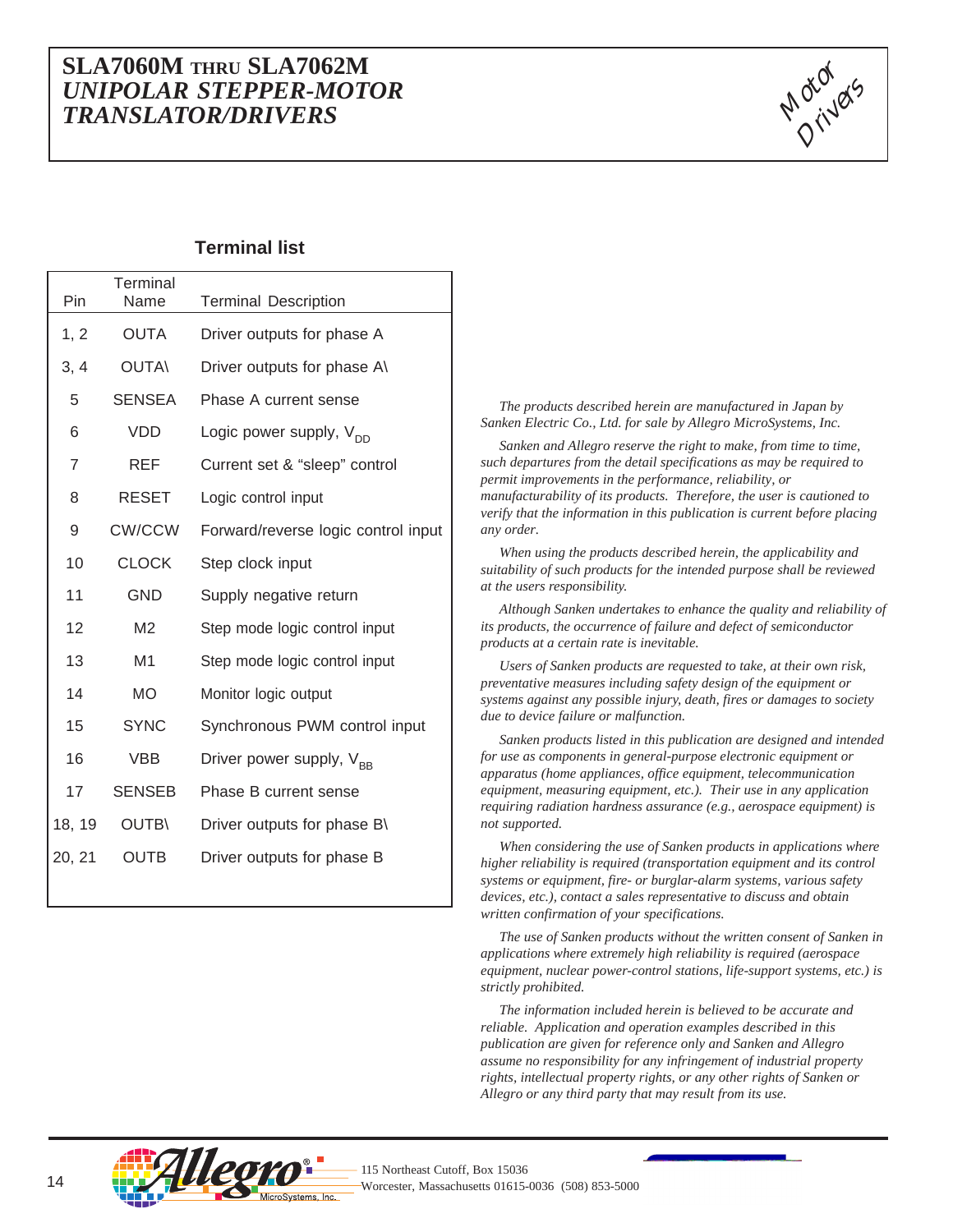

**SLA706xMLF2102 Dimensions in millimeters**



- NOTES: 1. Exact body and lead configuration at vendor's option within limits shown.
	- 2. Lead spacing tolerance is non-cumulative.
	- 3. Recommended mounting hardware torque: 0.490 0.822 Nm.
	- 4. Recommended use of metal-oxide-filled, alkyl-degenerated oil-base silicone grease: Dow Corning SC102, Toshiba YG6260, Shin-Etsu G746, or equivalent.